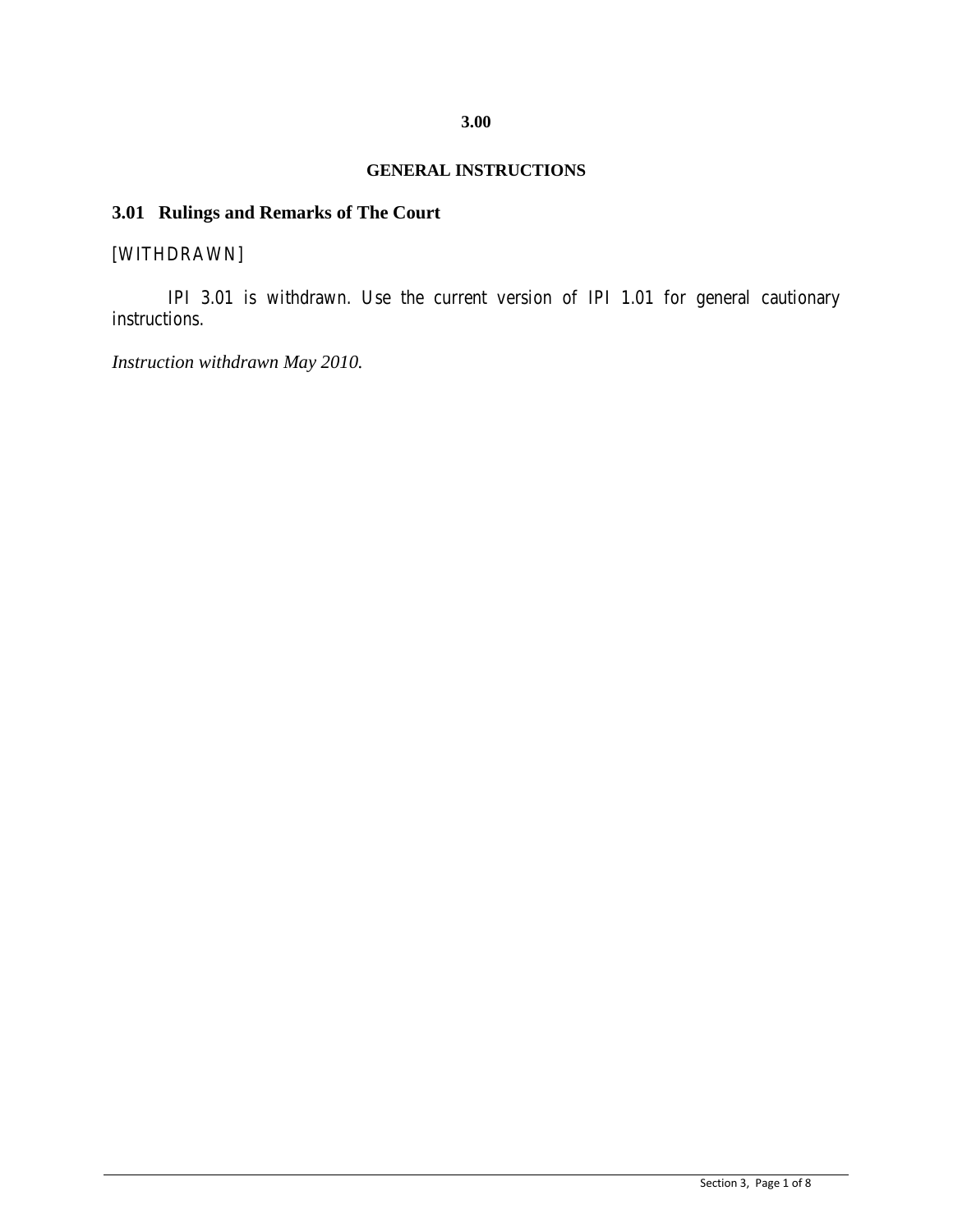### **3.02 Witness Who Has Been Interviewed By Attorney**

An attorney is allowed, if the witness agrees, to talk to a witness to learn what testimony will be given. Such an interview, by itself, does not affect the credibility of the witness.

#### **Notes on Use**

This instruction may only be given where the evidence shows, or the jury observed, that a witness or party has been interviewed by an attorney. This instruction replaces what was IPI 2.06. If appropriate, this instruction may be given during trial.

#### **Comment**

The purpose of this instruction is to attempt to offset the "ancient trick" in which a crossexaminer "questions a witness as to his interview with opposing counsel, often stated in a way to imply to the witness and jurors that this is an impropriety." *Dorf v. Egyptian Freightways*, Inc., 39 Ill.App.2d 2, 4; 188 N.E.2d 103, 104 (4th Dist.1962) (instruction properly refused because interviewing attorney misrepresented his client's identity). *Accord Petrillo v. Syntex Laboratories*, 148 Ill.App.3d 581, 602; 499 N.E.2d 952, 966; 102 Ill.Dec. 172, 186 (1st Dist.1986), *leave to appeal denied*, 113 Ill.2d 584, 505 N.E.2d 361, 106 Ill.Dec. 55 (1987), *cert. denied*, 483 U.S. 1007, 107 S.Ct. 3232, 97 L.Ed.2d 738 (1987); *People v. Simmons*, 138 Ill.App.3d 492, 496-498; 485 N.E.2d 1135, 1140; 92 Ill.Dec. 892, 897 (5th Dist.1985). This instruction also informs the jury that a witness has a right not to speak with an attorney.

A defense attorney in a personal injury case cannot interview the plaintiff's treating physician *ex parte.* Defense counsel can communicate with such a witness only through formal discovery. *Petrillo v. Syntex Laboratories*, Inc., 148 Ill.App.3d 581, 587; 499 N.E.2d 952, 956; 102 Ill.Dec. 172, 176 *Best v. Taylor Machine Works*, 179 Ill.2d 367, 433-459; 689 N.E.2d 1057, 1089-1101; 228 Ill.Dec. 636, 668-680 (1997); *Kunkel v. Walton*, 179 Ill.2d 519, 525-528; 689 N.E.2d 1047, 1049-1052; 228 Ill.Dec. 626, 628- 631 (1997). However, it has been held error to add language to this instruction that a defense attorney cannot interview the plaintiff's treating physician or nurses. *Netto v. Goldenberg*, 266 Ill.App.3d 174, 184; 640 N.E.2d 948, 956; 203 Ill.Dec. 798, 806 (2d Dist.1994), overruled on other grounds, *Holton v. Memorial Hospital*, 176 Ill.2d 95, 117; 679 N.E.2d 1202, 1212; 223 Ill.Dec. 429, 439 (1997).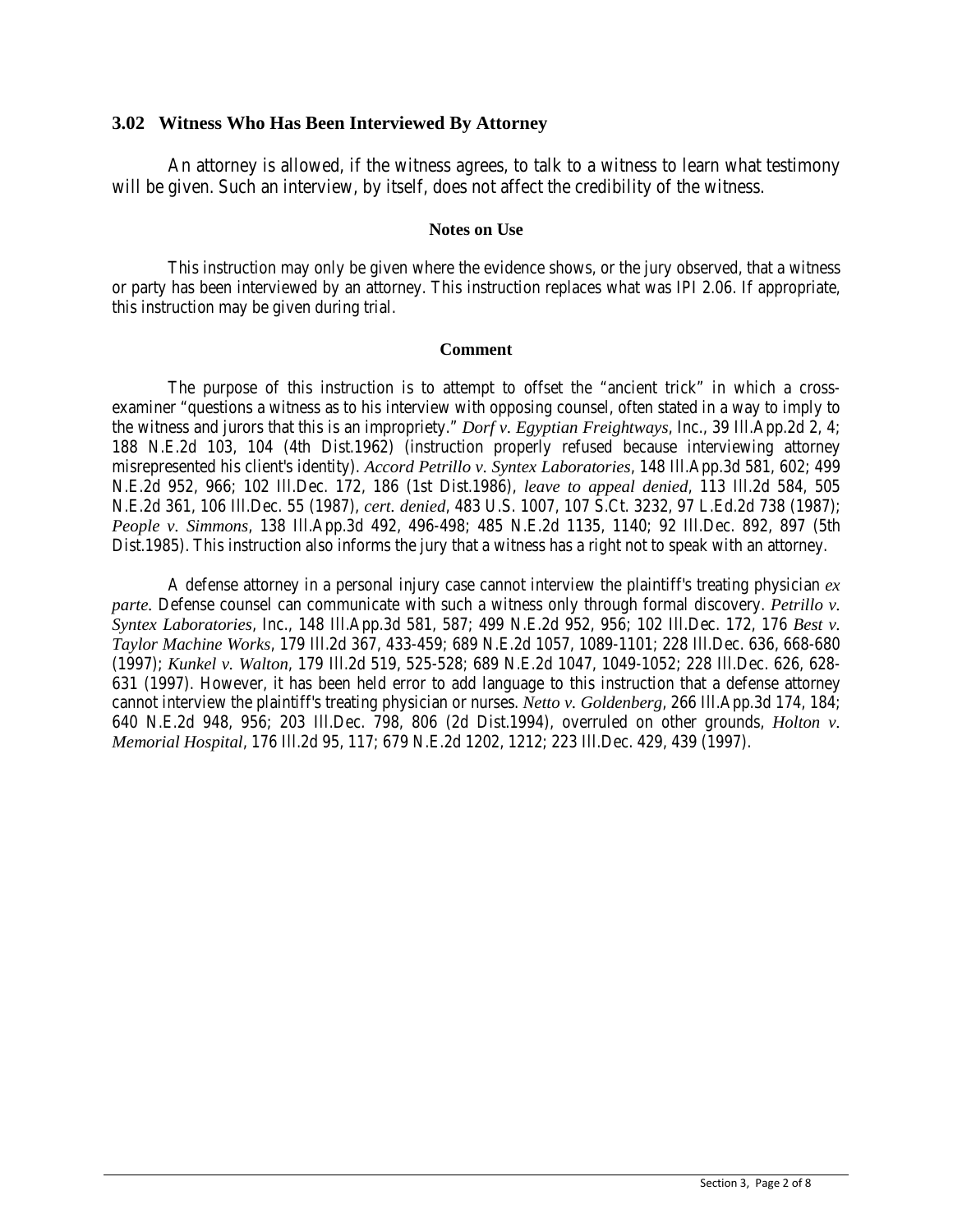### **3.03 Insurance/Benefits**

Whether a party is insured or not insured has no bearing on any issue that you must decide. You must refrain from any inference, speculation, or discussion about insurance.

If you find for the plaintiff, you shall not speculate about or consider any possible sources of benefits the plaintiff may have received or might receive. After you have returned your verdict, the court will make whatever adjustments are necessary in this regard.

### *Instruction, Notes and Comment revised October 2007*.

### **Notes on Use**

The Committee believes that this instruction should be given in all cases where insurance could play a role in the decision of the jury. With the wide prevalence of liability insurance, medical insurance or government benefits such as Medicaid or Medicare, many jurors question the role of insurance in contested accident, medical negligence or other cases. This phenomenon has been demonstrated by the Arizona Jury Project, and is well-known to judges and practitioners on an anecdotal basis. *See* Diamond et al., "Jury Ruminations on Forbidden Topics," 87 Va. L. Rev. 1857 (2001).

The failure to give the former 30.22 was held to be reversible error in *Baraniak v. Kurby*, 371 Ill.App.3d 310 (1st Dist. 2007).

### **Comment**

This instruction combines the former 3.03 and 30.22. In a case where there is no mention of insurance throughout the trial, the giving of 3.03 was held not to be an abuse of discretion as the instruction accurately reflects Illinois law. See Auten v. Franklin, 404 Ill.App.3d 1130, 942 N.E.2d 500, 347 Ill.Dec. 297 (4th Dist. 2010).

Comment revised December 2011.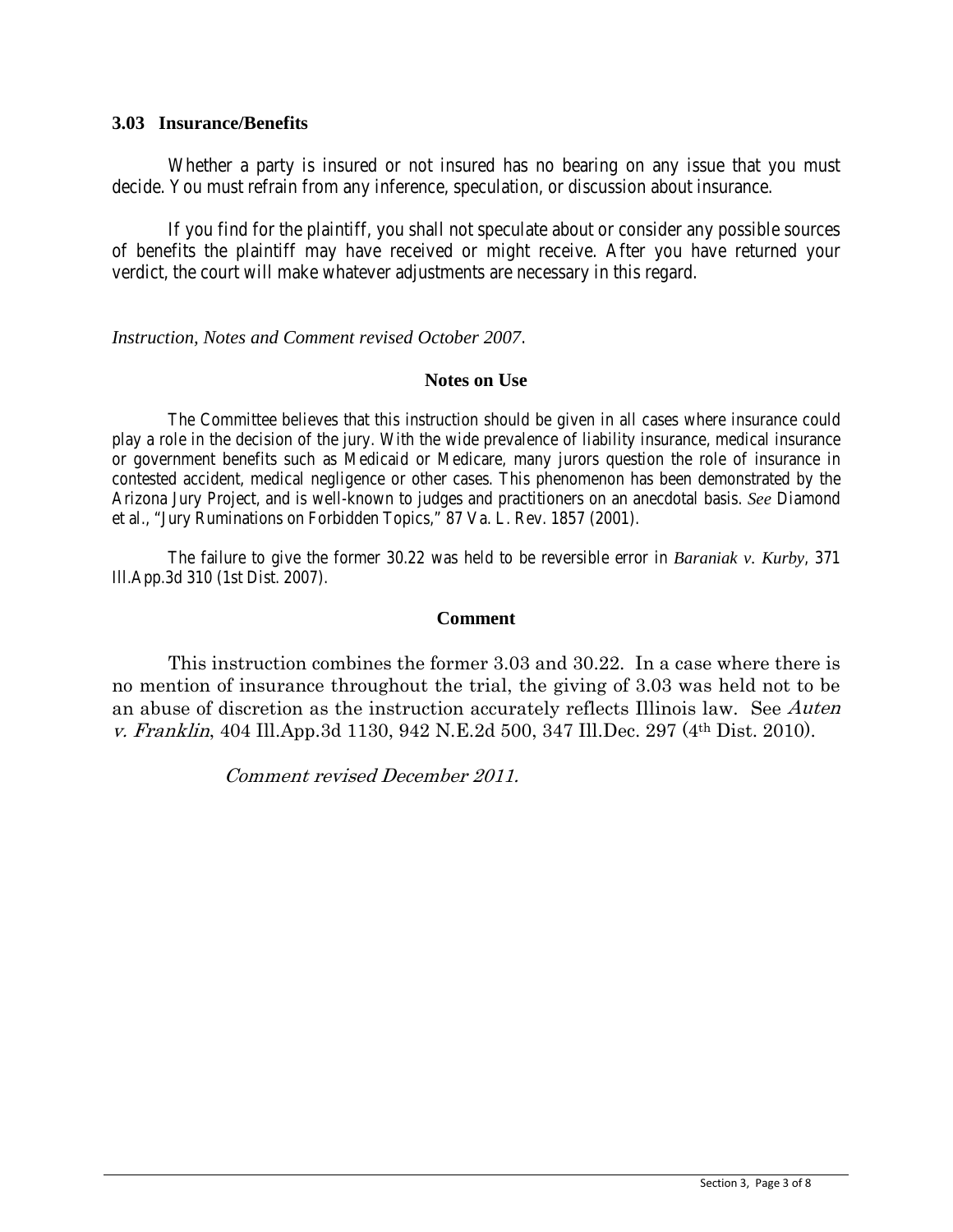### **3.04 Circumstantial Evidence**

A fact or a group of facts, may, based on logic and common sense, lead you to a conclusion as to other facts. This is known as circumstantial evidence. A fact may be proved by circumstantial evidence. [For example, if you are in a building and a person enters who is wet and is holding an umbrella, you might conclude that it was raining outside.] Circumstantial evidence is entitled to the same consideration as any other type of evidence.

#### *Instruction revised September 2009.*

#### **Notes on Use**

Where any of the evidence in a case is circumstantial, a party is entitled to an instruction that a fact may be proved by circumstantial evidence. *Kane v. Northwest Special Recreation Association*, 155 Ill.App.3d 624, 508 N.E.2d 257, 108 Ill.Dec. 96 (1st Dist.1987). If there is only direct evidence in a case, this instruction should not be given. *Kaufman v. Firestone Tire & Rubber Co.*, 3 Ill.App.3d 628, 279 N.E.2d 498 (1st Dist.1972). *Whitehurst v. Bauer*, 45 Ill.App.3d 462, 359 N.E.2d 1176, 4 Ill.Dec. 224 (4th Dist.1977).

If there is circumstantial evidence in a case, this instruction may be given even though there is also direct eyewitness testimony. *Oudshoorn v. Warsaw Trucking Co.*, 38 Ill.App.3d 920, 349 N.E.2d 648 (1st Dist.1976). A party is entitled to instructions on his theory of the case, including the relevance of circumstantial evidence. *Babcock v. Chesapeake and Ohio Railway Company*, 83 Ill.App.3d 919, 404 N.E.2d 265, 38 Ill.Dec. 841 (1st Dist.1979).

#### **Comment**

"Circumstantial evidence is the proof of certain facts and circumstances from which the fact finder may infer other connected facts which usually and reasonably follow according to the common experience of mankind." *Eskridge v. Farmers New World Life Insurance Co.*, 250 Ill.App.3d 603, 621 N.E.2d 164, 169; 190 Ill.Dec. 295, 300 (1st Dist.1993). Circumstantial evidence need not exclude all other possible inferences, but it must justify an inference of probability, not mere possibility. *McCullough v. Gallaher & Speck*, 254 Ill.App.3d 941, 627 N.E.2d 202, 208; 194 Ill.Dec. 86, 92 (1st Dist.1993).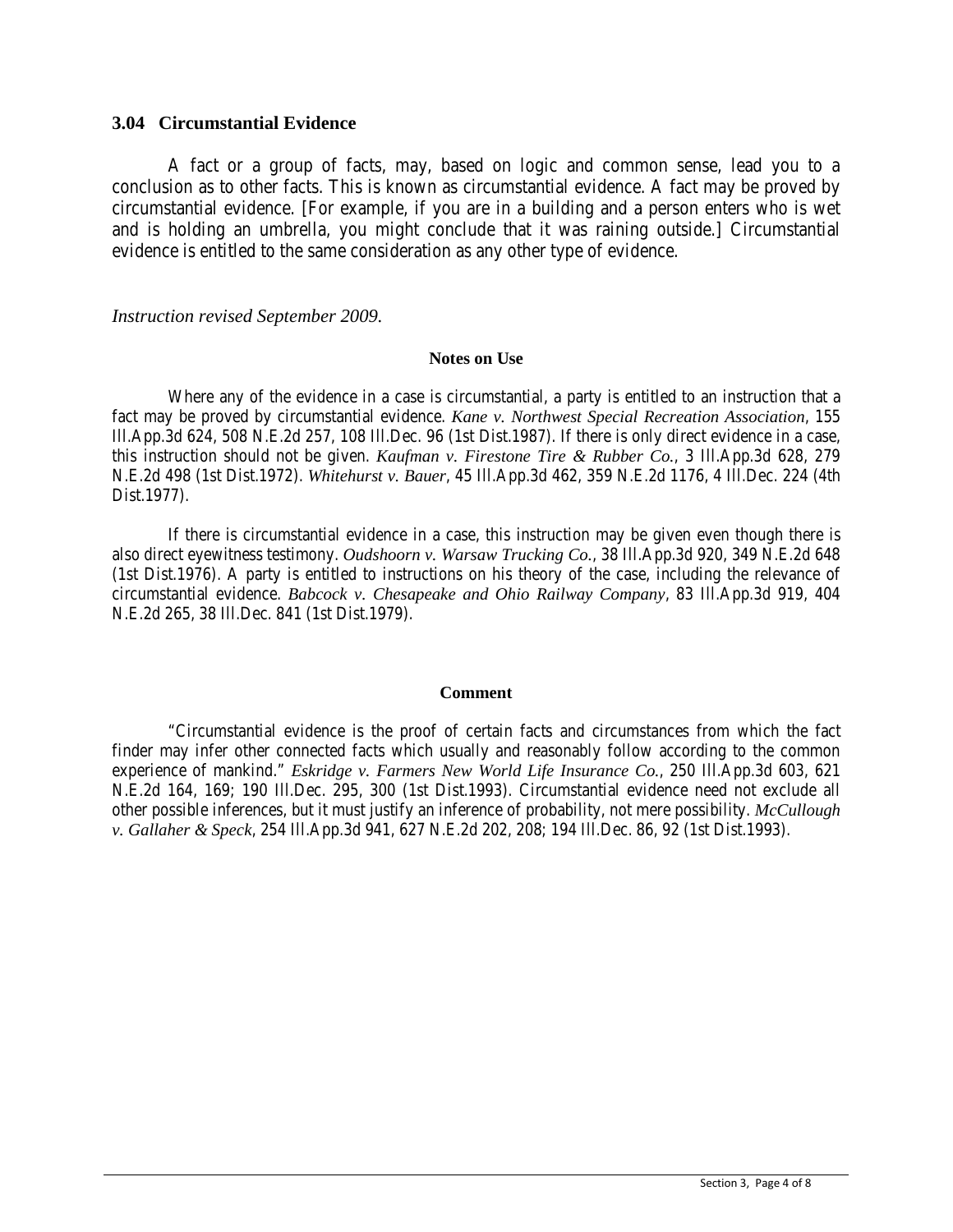### **3.05 Impeachment by Proof of Conviction of Crime**

The credibility of a witness may be attacked by introducing evidence that the witness has been convicted of a crime. Evidence of this kind may be considered by you in connection with all the other facts and circumstances in evidence in deciding the weight to be given to the testimony of that witness.

#### **Comment**

Proof of conviction for purposes of impeachment is no longer limited to proof of infamous crimes. In *People v. Montgomery*, 47 Ill.2d 510, 516, 268 N.E.2d 695, 698 (1971), the Illinois Supreme Court held that the provisions of the 1971 draft of Federal Rule of Evidence 609 (51 F.R.D. 315, 393 (1971)) would henceforth be the test for determining the admissibility of prior convictions used for impeachment.

After *Montgomery*, such crimes include those punishable by imprisonment for a term in excess of one year (felonies) and crimes involving dishonesty or false statement. Thus, impeachment is now proper with misdemeanors, such as theft, that have as their basis lying, cheating, deceiving, or stealing. *People v*. *Spates*, 77 Ill.2d 193, 201; 395 N.E.2d 563, 567-568; 32 Ill.Dec. 333, 337-338 (1979); *People v. McKibbins*, 96 Ill.2d 176, 187; 449 N.E.2d 821, 826; 70 Ill.Dec. 474, 479 (1983); *People v. Malone*, 78 Ill.2d 34, 38; 397 N.E.2d 1377, 1379; 34 Ill.Dec. 311, 313 (1979); *People v. Dalton*, 91 Ill.2d 22, 31-32; 434 N.E.2d 1127, 1132; 61 Ill.Dec. 530, 535 (1982); *People v. Poliquin*, 97 Ill.App.3d 122, 135; 421 N.E.2d 1362, 1372; 52 Ill.Dec. 290, 300 (1st Dist.1981); *People v. Elliot*, 274 Ill.App.3d 901, 909; 654 N.E.2d 636, 642; 211 Ill.Dec. 174, 182 (1st Dist.1995).

Montgomery limits the time which a conviction can be used for impeachment to a period within 10 years of the date of the conviction or the release from confinement, whichever is later. However, in each case, the judge must exercise his discretion as to whether or not to allow the impeachment by weighing the probative value of the evidence of the crime against the danger of unfair prejudice. *People v. Ramey*, 70 Ill.App.3d 327, 332; 388 N.E.2d 196, 199; 26 Ill.Dec. 572, 575 (1979); *People v. Tribett*, 98 Ill.App.3d 663, 675; 424 N.E.2d 688, 697; 53 Ill.Dec. 897, 906 (1st Dist.1981); *People v. Jones*, 155 Ill.App.3d 641, 647; 508 N.E.2d 357, 361; 108 Ill.Dec. 196, 200 (1st Dist.1987).

Impeachment by use of prior criminal convictions is proper in civil as well as criminal cases. *Knowles v. Panopoulos*, 66 Ill.2d 585, 589; 363 N.E.2d 805, 808; 6 Ill.Dec. 858, 861 (1977); *People v. Stover*, 89 Ill.2d 189, 194-195; 432 N.E.2d 262, 265; 59 Ill.Dec. 678, 681 (1982); *Taylor v. Village Commons Plaza, Inc.*, 164 Ill.App.3d 460, 464-465; 517 N.E.2d 1164, 1167; 115 Ill.Dec. 478, 481 (2d Dist.1987) (burglary and misdemeanor retail theft convictions properly used); *Ryan v. Mobil Oil Corp.*, 157 Ill.App.3d 1069, 1082; 510 N.E.2d 1162, 1170-1171; 110 Ill.Dec. 131, 139-140 (1st Dist.1987) (discretion properly exercised to exclude 9-year-old drug conviction).

A good review of the law concerning this subject is found in *People v. Kellas*, 72 Ill.App.3d 445, 449-452; 389 N.E.2d 1382, 1386-1389, 28 Ill.Dec. 9, 13-16 (1st Dist.1979); *People v. Stover*, 89 Ill.2d 189, 199-201; 432 N.E.2d 262, 268-269; 59 Ill.Dec. 678, 682-683 (1982); *People v. Williams*, 161 Ill.2d 1, 39, 45; 641 N.E.2d 296, 312; 204 Ill.Dec. 72 (1994); People v. Kunze, 193 Ill.App.3d 708, 728; 550 N.E.2d 284, 297; 140 Ill.Dec. 648, 661 (4th Dist.1990); *Housh v. Bowers*, 271 Ill.App.3d 1004, 1006- 1007; 649 N.E.2d 505, 506-507; 208 Ill.Dec. 449, 450-451 (3d Dist.1995).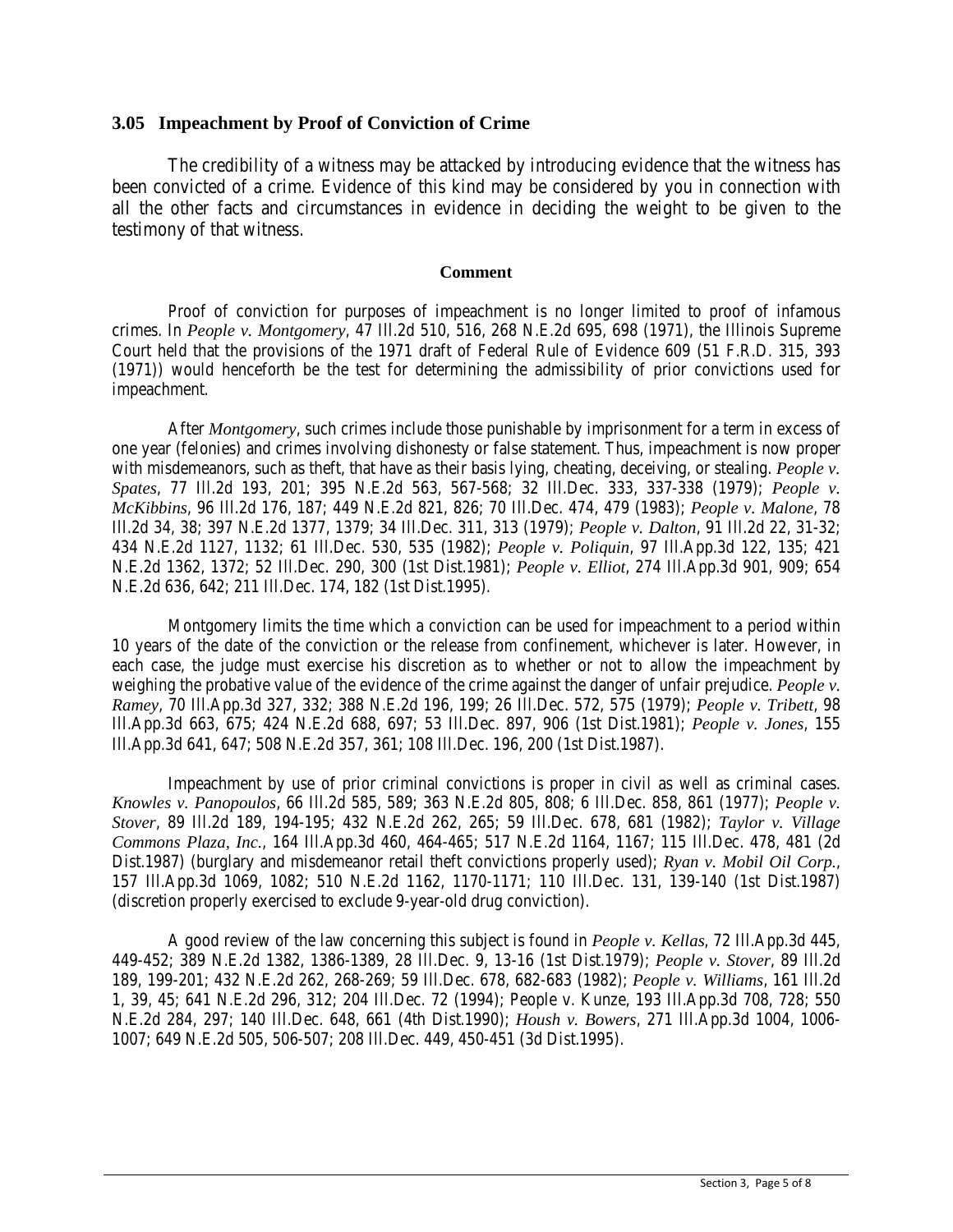## **3.06 Directed Finding**

The court has determined that [(name)] is [negligent] [liable] [other finding]. This is not an issue you will need to decide. [The remaining parties are not to be prejudiced by this finding.]

#### **Notes on Use**

The importance of informing the jury of directed findings was underscored in *Wille v. Navistar*, 222 Ill.App.3d 833, 839; 584 N.E.2d 425, 429; 165 Ill.Dec. 246, 250 (1st Dist.1991). If the finding in favor of the plaintiff is against one but not all defendants, it would be proper to use the second sentence and inform the jury that the court's finding should not affect those other defendants. *Wanner v. Keenan*, 22 Ill.App.3d 930, 936-937; 317 N.E.2d 114, 119-120 (2d Dist.1994).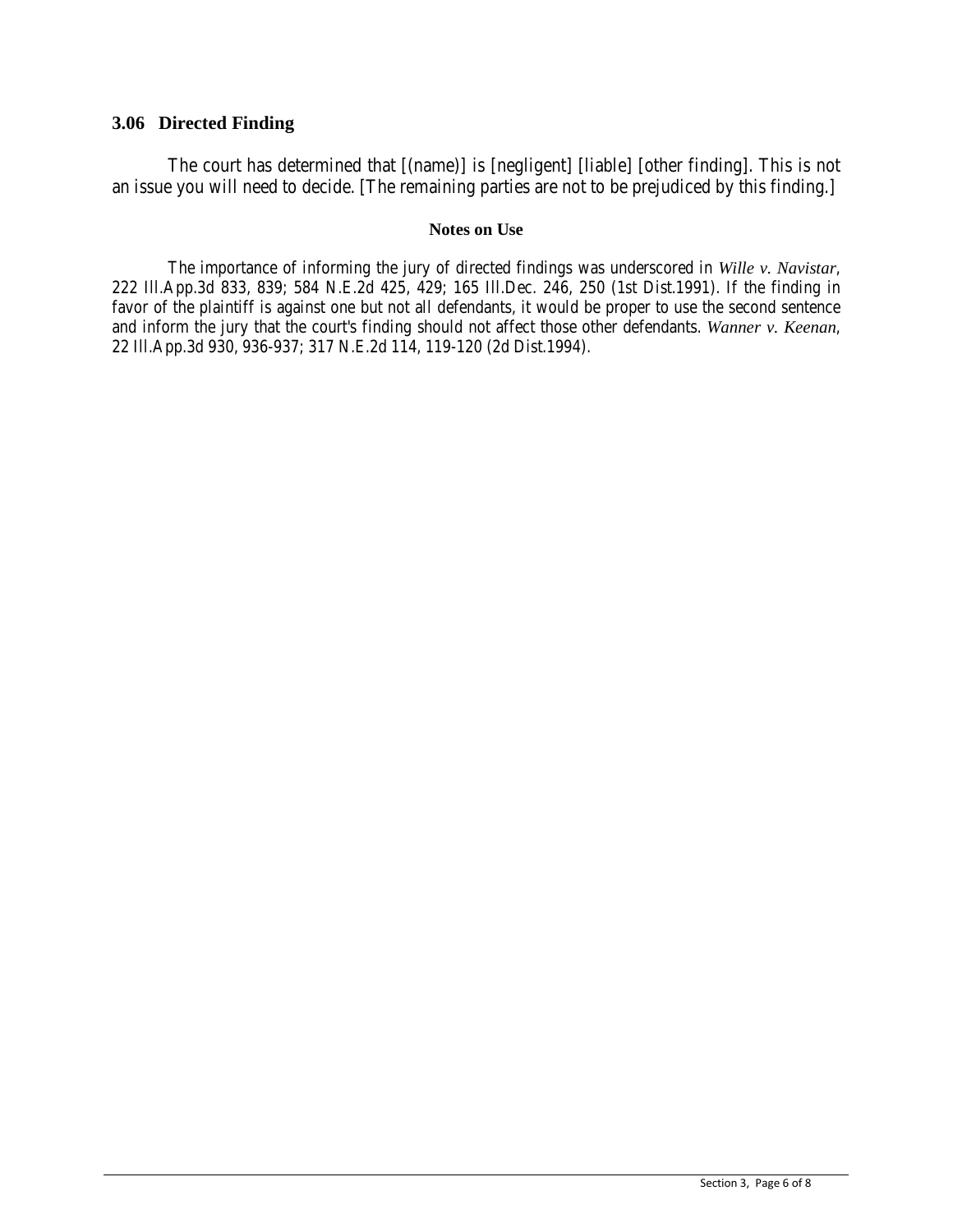# **3.07 General Limiting Instruction**

Evidence that was [received for a limited purpose] [or] [limited to (one party) (some parties)] should not be considered for [any other purpose] [or] [as to any other (party) (parties)].

### **Notes on Use**

The instruction in this form was formerly found at IPI 1.01[7]. It is meant for use at the end of closing arguments. See Notes on Use and Comments to IPI 2.02.